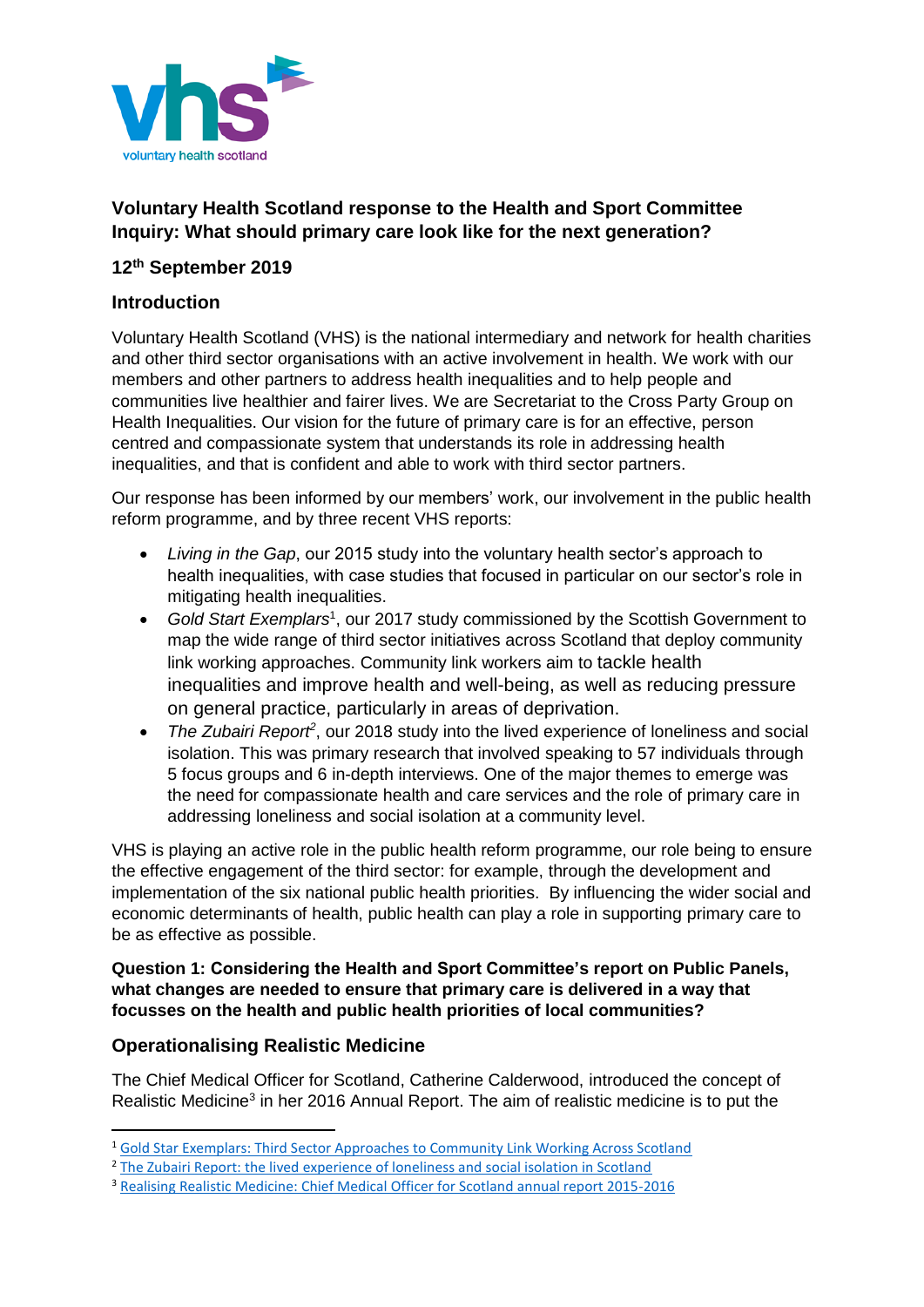person receiving health and care at the centre of decision-making and create a personalised approach to their care. It does this by ensuring health professionals deliver healthcare that focuses on true value to the patient and where the patient is an equal partner in their own healthcare through shared-decision making.

It is clear that that moving away from a purely medical model to a more holistic approach to people's health and wellbeing would help to ensure a person centred approach and align with principles of realistic medicine. Maximising the roles of the current primary care workforce, including community link workers, and working in partnership with the third sector to engage effectively with people in local communities and support them to achieve positive health outcomes, can help to operationalise realistic medicine. This also resonates with many of the Inquiry's public panels' priorities: for example, sustained relationships with health staff who know individuals, greater engagement and consultation with patients about services, more effective triage and accessible information about referrals and signposting to services.

# **Compassionate Health and Care**

VHS research into the lived experience of loneliness and social isolation, *The Zubairi Report*, found that, whilst NHS values are embedded in compassion, this is in practice not everyone's experience of primary care. What people want is to be listened to, understood and supported.

Participants in our study highlighted the time pressures that GPs were under, and understood that this was an underlying cause of what they experienced as a lack of compassion in the care they received. One participant commented that, "GPs are far too busy, they have 10 minutes to deal with you and they are looking for a physical health issue". Another participant with both physical and mental health issues felt constrained about discussing all of the issues affecting them with their GP: *"the GP has a 10 minute slot and a*  lot to fit in. So it becomes a case of we don't have time to discuss all of this today so we will *make you another appointment in 4 weeks. Sometimes you are given a number for selfreferral – and it feels like the doctor has taken it out of their own hands and made it your own responsibility. If you are depressed and lonely how can you go and phone that number or use a service – you will end up going back to that empty house and the same circumstances*".

Others spoke of their experiences of compassionate health staff elsewhere in the system. A recently bereaved carer recounted that it was her gynaecologist who picked up on her situation. She said, "*the gynaecologist was the only one to ask me about myself and how I was doing – she looked at me as a person and actively listened and recognised the issue*."

Our research found that it is important for primary care to do more to understand the nature and importance of compassion, in order to improve people's experiences of its services. The Chief Medical Officer for Scotland has also recognised the importance of compassionate health and care services, and the Royal College of Physicians of Edinburgh dedicated a conference to discussing, 'How compassionate is our NHS?"<sup>4</sup> .

## **Multidisciplinary teams and holistic support**

 $\overline{a}$ 

Deployment of multidisciplinary teams should help to alleviate the time pressures that the primary care work force faces, maximise best use of available resources, and help to provide

<sup>4</sup> [Royal College of Physicians of Edinburgh conference](https://www.rcpe.ac.uk/sites/default/files/reports/final-report.pdf) *A Patient's Tale*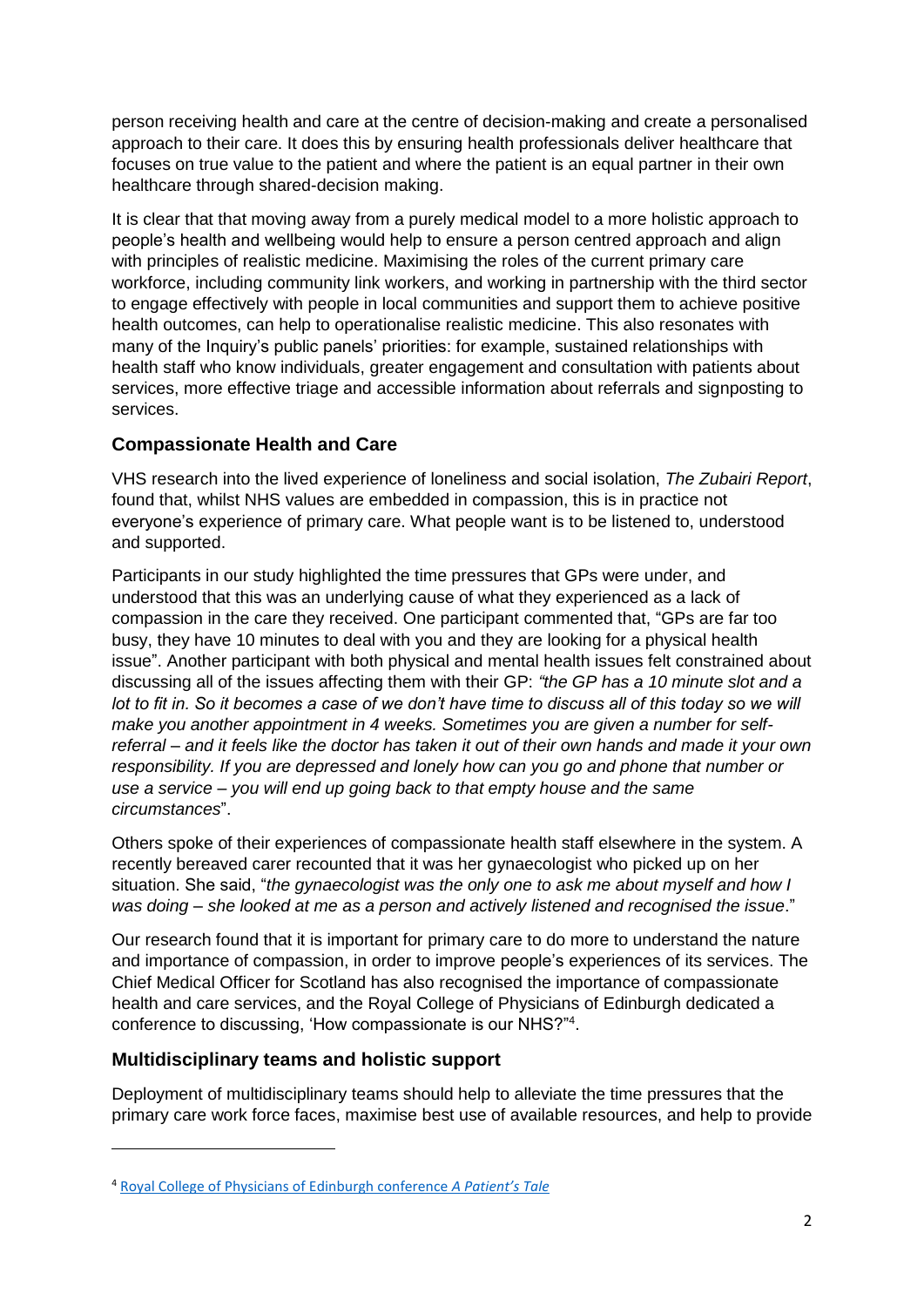more holistic and joined up support to patients. It should help shift the focus of primary care towards prevention and early intervention by ensuring patients can get the right support at the right time. Some participants in *The Zubairi Report* research said they wanted to see more prevention, "*NHS has to shift from being about fixing people to being about preventing people from becoming broken*".

Currently a barrier to voluntary organisations being an effective community resource and partner with primary care, i.e. to assist in providing joined up support to people in the community, is the complexity of local geographic infrastructures as they are not aligned. Health and social care localities. GP clusters and community planning partnership localities all comprise different geographic areas. This can cause difficulties for voluntary organisations receiving funding to provide a service in a particular locality, community and/or postcode area but not others.

## **Community Link Workers**

 $\overline{a}$ 

The Scottish Government is committed to creating an additional 250 community link workers (CLW) during the current Parliamentary session. The stated aim is to provide additional support to primary care in Scotland's most deprived areas (SNP Manifesto 2016). The University of Glasgow's evaluation of the Deep End Link Worker Programme in 2017 (commissioned by the Scottish Government) showed that patients referred to a CLW experienced a range of positive 'soft' outcomes such as improved mental wellbeing and increased confidence. While the number of GP appointments with patients using CLW services did not necessarily reduce, the quality of conversations with the GP did improve.

The new CLW roles are designed, planned and commissioned by Health and Social Care Partnerships (HSCP), based on assessment of local need, and through discussion with local GP's, patients and local community based organisations. An unknown number of these posts have been provided within the third sector. CLWs need to have strong local knowledge and relationships with local services and resources if people are to be successfully linked into them.

A new briefing<sup>5</sup> by the Scottish Public Health Network (ScotPHN) draws attention to a number of challenges. Whilst the manifesto commitment focussed on additional CLW support being provided to '*Scotland's most deprived communities'*, the funding allocation for CLW has been distributed via the NHS Scotland Resource Allocation Committee (NRAC) formula which is adjusted for, rather than based on deprivation. Given the pressures facing HSCPs, ScotPHN say that it is unclear whether or not they will all prioritise the CLW resource to working with GP practices in their most deprived communities. This is a question the Inquiry might usefully seek an answer to. There is anecdotal evidence that austerity and ongoing cuts to funding third sector and community based organisations are constraining their ability to provide support and services to people 'linked' to them. The capacity of CLW to respond to new referrals is in turn being constrained, as they need to provide ongoing support to people until appropriate community based support and services become available. Like ScotPHN, VHS would call for robust monitoring and reporting of how CLW resources are being used, so that their impact on reducing health inequalities can be assessed.

<sup>5</sup> https://vhscotland.org.uk/kates-blog-rights-of-way-what-affects-older-adults-walking-to-stay-healthy-andhappy/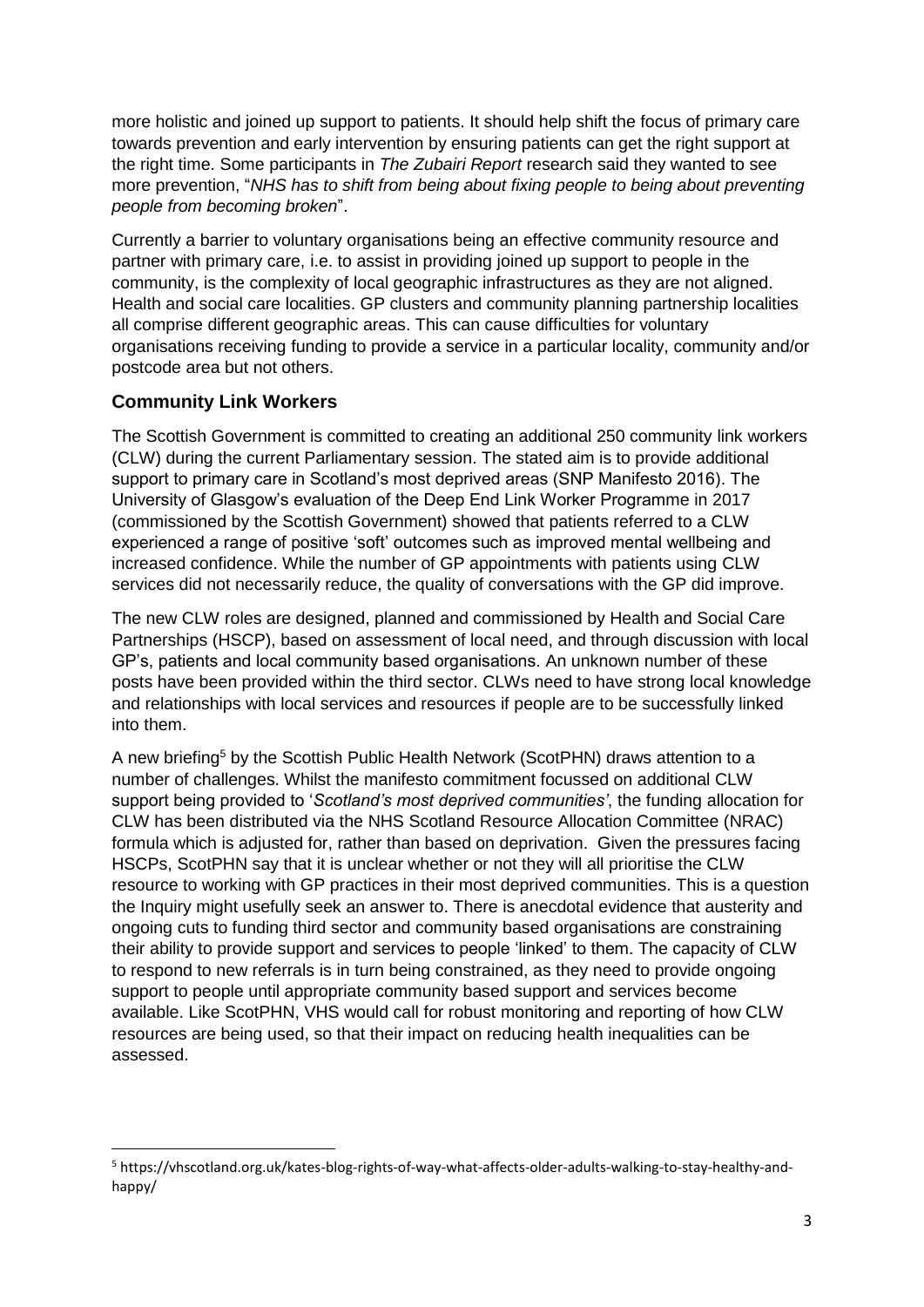# **Recognising socio-economic circumstances**

Primary care, with its local knowledge of patients and communities, has a role to play in helping to identify and highlight the wider socio-economic determinants of health in their own area. That intelligence should be informing how primary care works in partnership with others across the community to plan services, and in how they engage and support patients.

The impact of deprivation on people's agency is well known, so primary care should look beyond bio-medical issues and try to better understand how the wider determinants of health impact on people's ability to make decisions about their own health and wellbeing. Professor Sir Michael Marmot has described the 30-70 split whereby 30% of health issues are caused by disease, genetic factors or medicalised issues and the remaining 70% are due to social, environmental and economic circumstances.

There also needs to be a more sophisticated approach to deprivation so that investment is directed accordingly. Local Authorities with low SIMD levels overall nonetheless all contain multiple pockets of deprivation. Whilst we are not in a position to comment on how this affects investment in primary care, we do know that voluntary health organisations operating in what may be deemed more affluent areas typically have less funding options, which impacts on the services they are able to provide and reduces community capacity.

## **Working with the third sector**

The strength of third sector organisations is their ability to engage and develop the trust of vulnerable people in a way that statutory services sometimes find hard to do. There is significant scope for our sector to be a much stronger partner for primary care in the future. VHS's report, *Living in the Gap: A voluntary sector perspective on health inequalities in Scotland*, drew attention to this. One charity commented, "often the individuals who are most in need are not accessing statutory services, and therefore remain in the shadows of service provision". Another charity commented, "The relationship that (the) voluntary sector develops with individuals in the community is the start of a health behaviour change." Third sector organisations can act as a lynchpin or conduit between public services and services users. The charity CIRCLE<sup>6</sup> talked about providing "information and support to help people engage with health services…including support for families to register with the local GP…encouraging someone to engage with mental health services…or building confidence so that an individual is more likely to participate in medical interventions".

An example of successful cross-sectoral collaboration is the Jigsaw Project<sup>7</sup> which involves a local charity Cope Scotland<sup>8</sup> and the Drumchapel and Yoker GP cluster, comprising seven GP practices. The project developed a whole system learning programme, led by the third sector and GP cluster, in order to better understand and help to find solutions for people who experience long term or recurring mental health difficulties and who also face barriers to accessing and using existing services. The project has identified and sought to correct the barriers and disruptions at the interfaces between statutory services, third sector, communities and GP practices.

**.** 

<sup>6</sup> http://circle.scot/

<sup>7</sup> https://vhscotland.org.uk/hildas-blog/

<sup>8</sup> https://www.cope-scotland.org/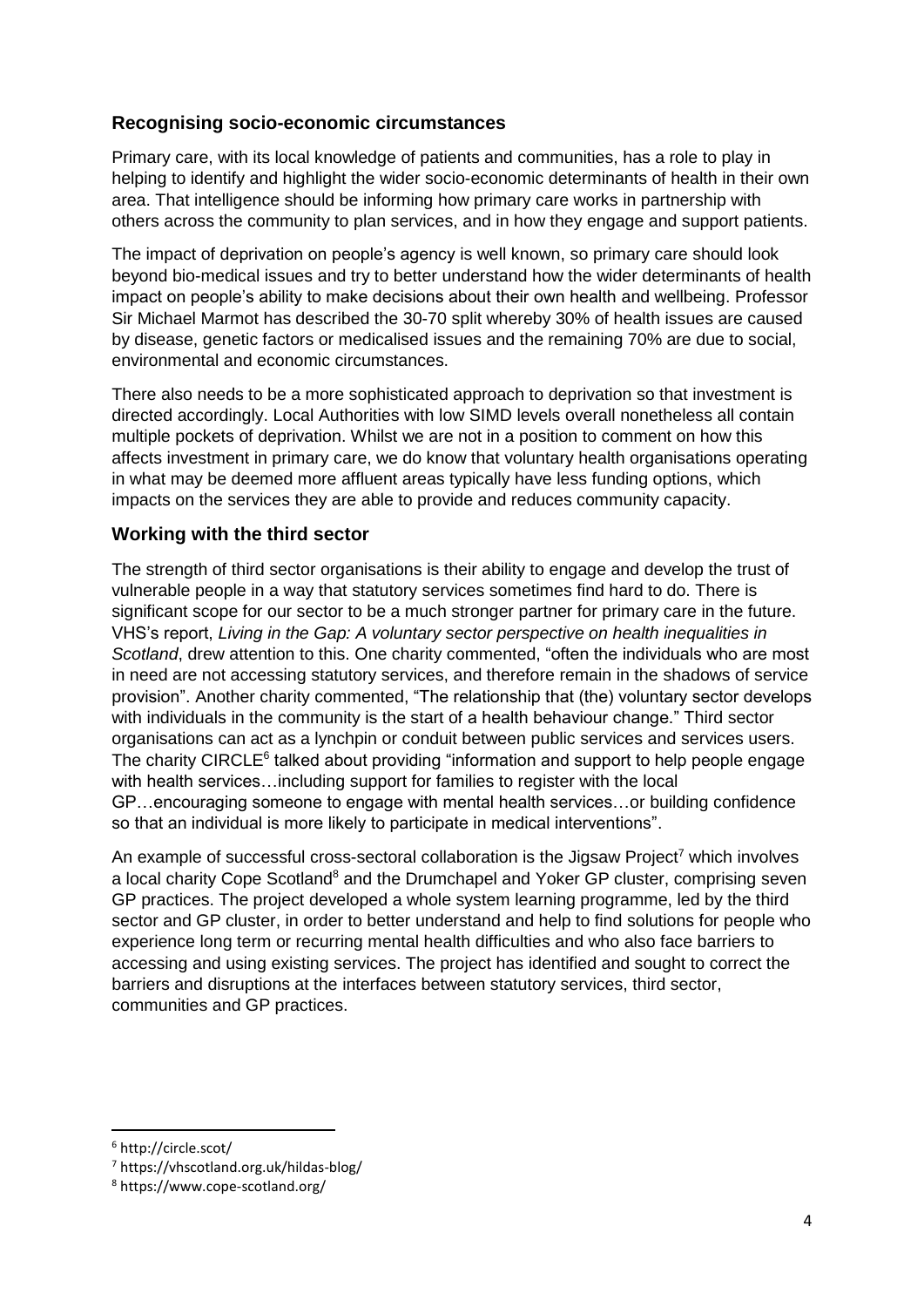The outcomes of the project include:

(1) The GP cluster has prioritised wellbeing and prevention of burnout as a quality improvement topic.

(2) Steps have been taken to improve communication between GP practices and NHS mental health services.

(3) The availability of community-based resources has been strengthened through seed funding.

(4) Awareness by GPs of community based resources and alternative sources of support for patients has been improved.

(5) The problems and possible solutions have been more clearly defined from a variety of perspectives, reflecting a 'whole system' ethos.

(6) The Jigsaw steering group has become a useful forum for bringing together the GP cluster leadership with NHS managers, third sector leaders and community planning processes.

#### **Question 2: Barriers to sustainable primary care system in both urban and rural areas**

We support the use of technology for self-management of conditions and understand that it has particular efficacy in rural areas. However, we point out that this must not become a 'one size fits all' approach, as technology is not always either accessible or welcomed by everyone. Greater awareness of and involvement of the third sector in supporting patient's self-management is also important. We need a shift in primary care to become a community hub for social health that develops capacity and connects people with the support they need.

One example of this is the Edinburgh voluntary organisation Wester Hailes Health Agency<sup>9</sup>. They play a key role in tackling health inequalities in their local area, using community development approaches that aim to empower people, individually and collectively, to identify and address the issues that confront their lives. They work collaboratively with other voluntary and statutory services and are based in NHS Lothian premises alongside community health, social care and family support services. They take a holistic approach to supporting people, with a wide range of services including counselling, complementary therapies, carers groups, social groups and physical health classes. They are also connected with the Wester Hailes Health Practice community link worker.

**.** 

<sup>9</sup> https://sites.google.com/a/whhealthagency.org.uk/home/